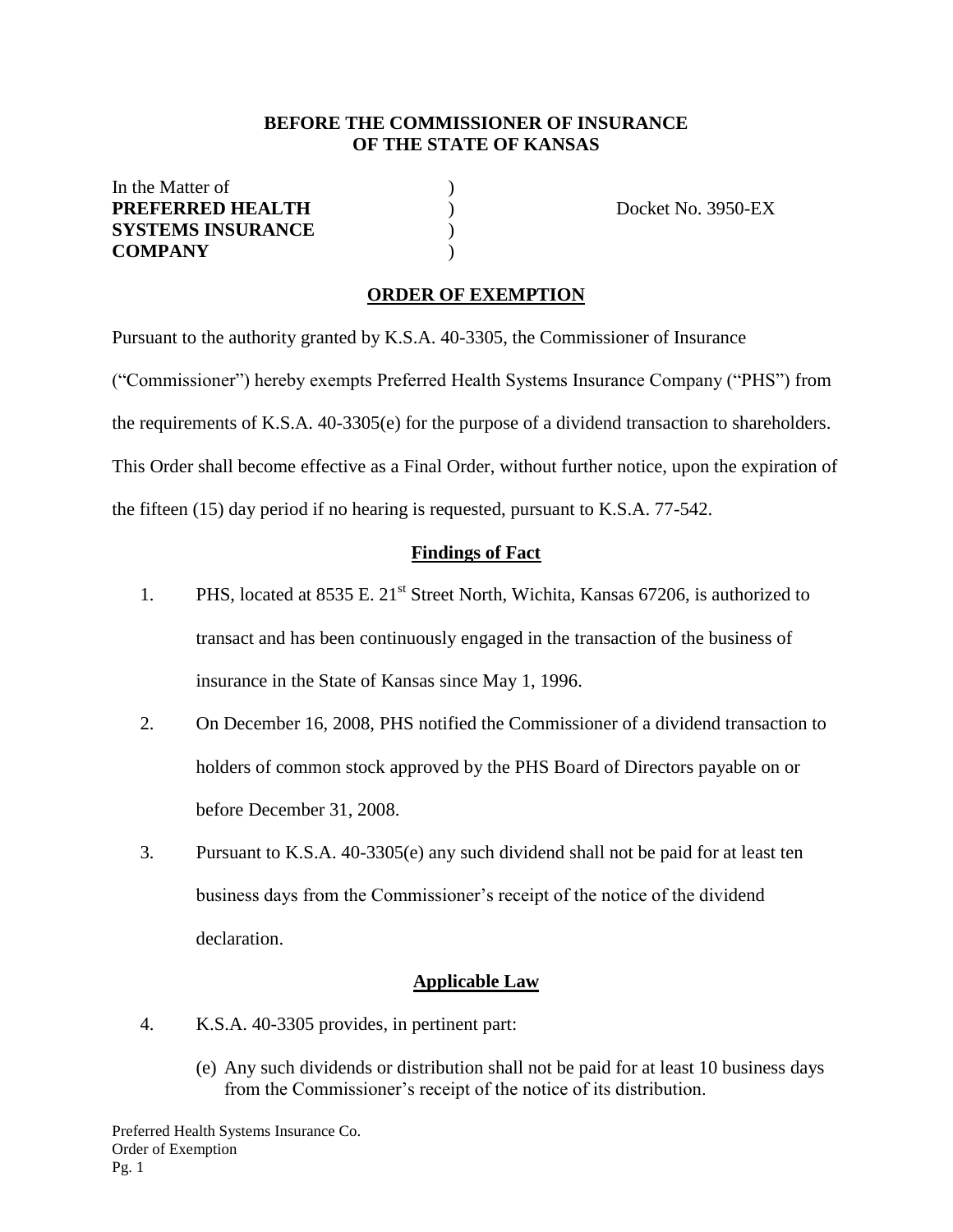(j) The provisions of this section shall not apply to any information or transaction if and to the extent the commissioner of insurance by order shall exempt the same from the provisions of this section.

## **Conclusions of Law**

- 5. Pursuant to the Findings of Fact in Paragraphs #1 through #3 and the Applicable Law above, the Commissioner finds:
- 6. PHS is hereby exempted from the requirements of K.S.A. 40-3305(e) for the purpose of completing the dividend transaction as approved by the PHS Board of Directors on December 16, 2008.
- 7. The above exemption pursuant to K.S.A. 40-3305(j) shall apply only to the dividend

transaction as approved by the PHS Board of Directors on December 16, 2008 and

shall not be construed as an exemption for future dividend transactions.

## **IT IS SO ORDERED THIS \_22nd\_\_ DAY OF DECEMBER, 2008, IN THE CITY OF TOPEKA, COUNTY OF SHAWNEE, STATE OF KANSAS.**



 $\angle$ s/ Sandy Praeger $\angle$ Sandy Praeger Commissioner of Insurance

 $BY:$ 

 $\angle$ s/ John Campbell John W. Campbell General Counsel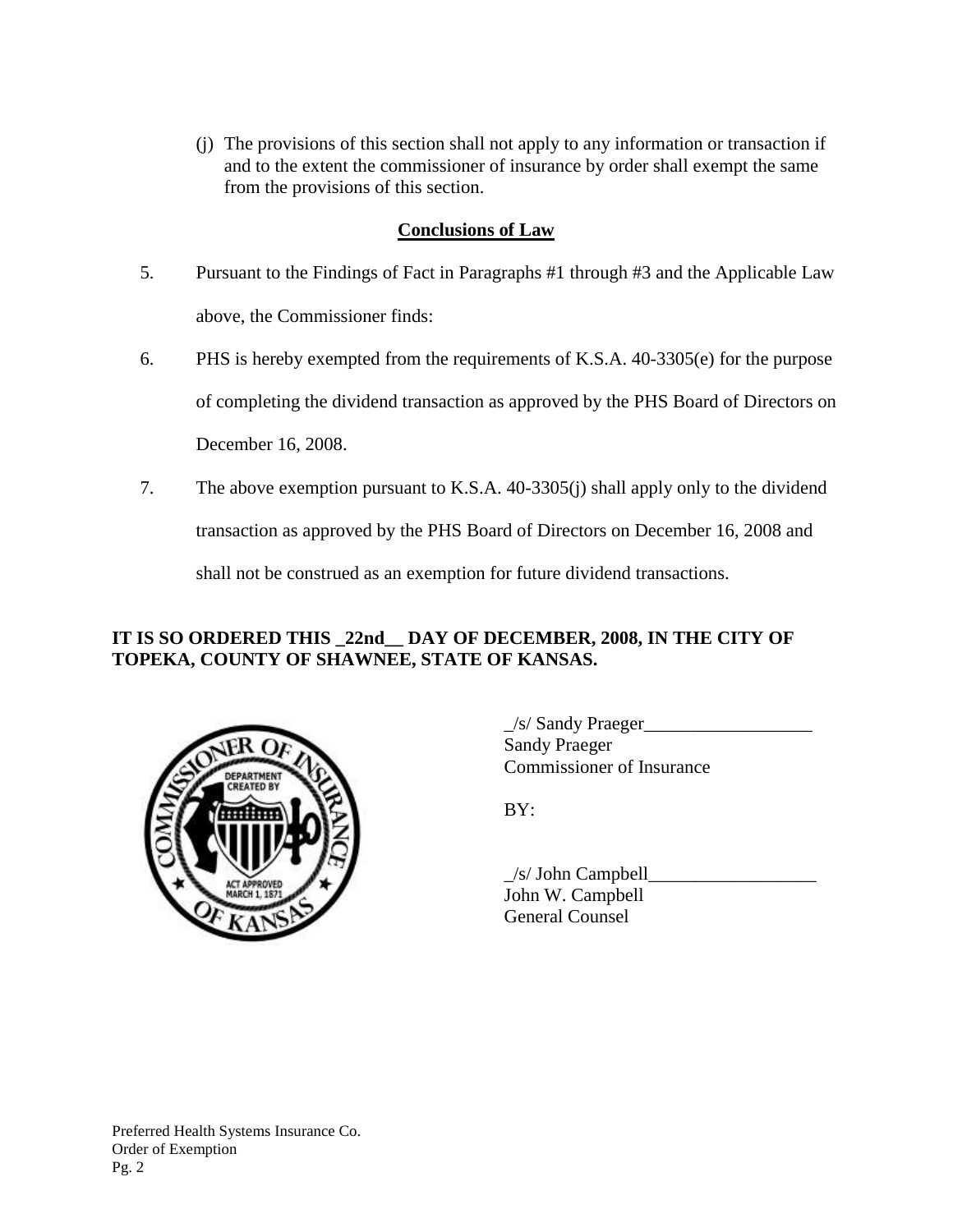### **NOTICE OF RIGHTS**

Preferred Health Systems Insurance Company ("PHS") is entitled to a hearing pursuant to K.S.A. 77-537, the Kansas administrative Procedure act. If PHS desires a hearing, the company must file a written request for a hearing with:

John W. Campbell, General Counsel Kansas Insurance Department 420 S.W.  $9<sup>th</sup>$  Street Topeka, Kansas 66612

This request must be filed within fifteen (15) days from the date of service of this Order. If PHS requests a hearing, the Kansas Insurance Department will notify the company of the time and place of the hearing and information on the procedures, right of representation, and other rights of parties relating to the conduct of the hearing, before commencement of the same.

If a hearing is not requested in the time and manner stated above, this Summary Order shall become effective as a Final Order upon the expiration of time for requesting a hearing, pursuant to K.S.A. 77-613. In the event PHS files a petition for judicial review, pursuant to K.S.A. 77- 613(e), the agency officer to be served on behalf of the Kansas Insurance Department is:

John W. Campbell, General Counsel Kansas Insurance Department 420 S.W.  $9<sup>th</sup>$  Street Topeka, Kansas 66612